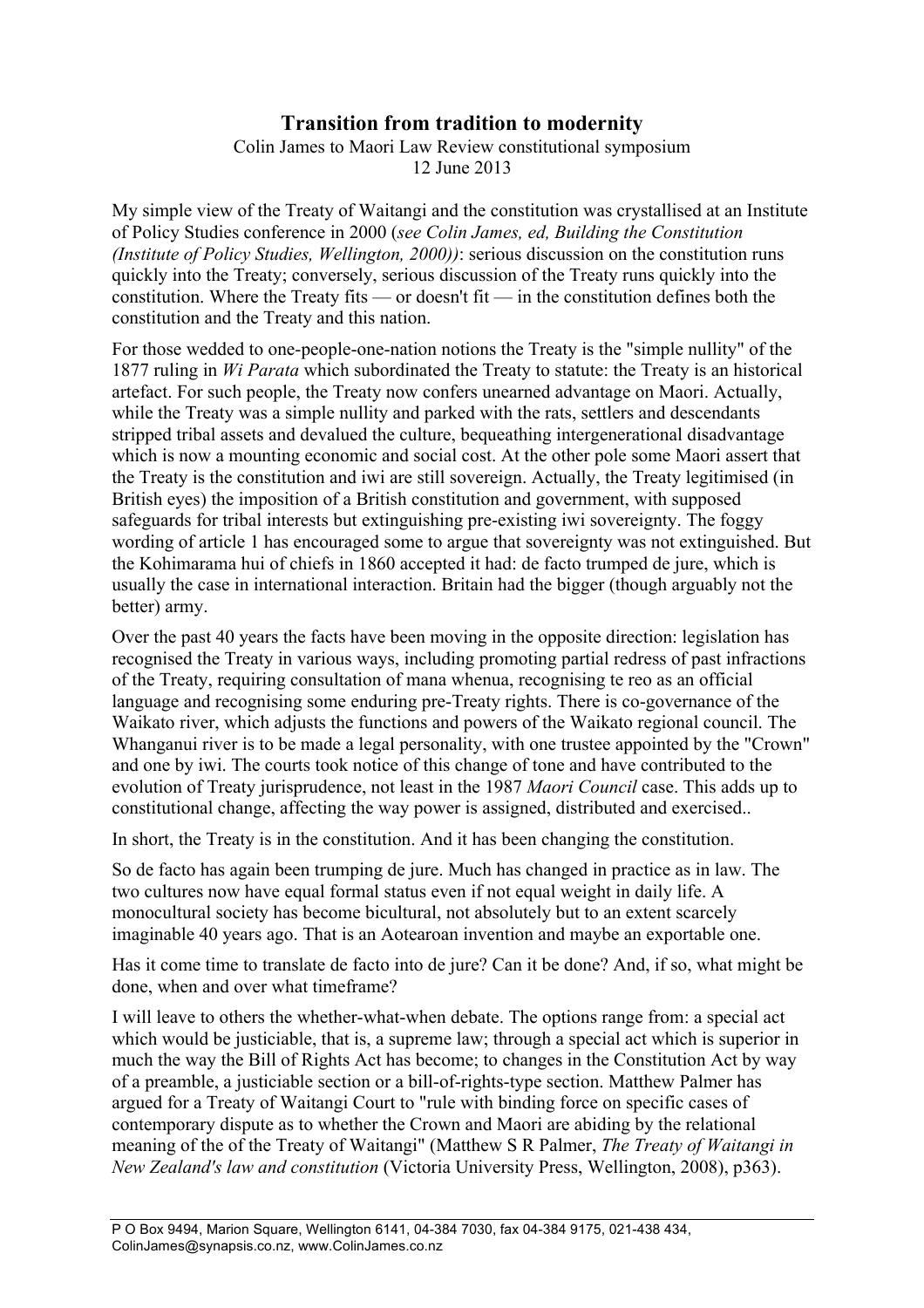I don't think Parliament or the general public are ready for this sort of change nor will be this decade. The Maori party's ambition to entrench the Maori seats is a guide. The National party in principle still opposes the seats though it did remove that from its election policy in 2011 in recognition that the Maori party is delivering it Maori votes by proxy. National has learnt from its interaction with the iwi leaders forums and may be less likely to revert to an overt abolitionist stance when its Maori party link disintegrates. But that experience is unlikely to lead it to active support of the seats. Act wants abolition. New Zealand First says that, "while New Zealand First supports the proposition of a single franchise, the decision to abolish the Maori seats is a decision for the people to make, having examined the significant increase in representation numbers of MPs with Maori background under MMP".

But, still largely out of sight, something bigger is going on. Maori are in transition and that transition will have social, economic, political — and constitutional — effects.

One transition is social. I focus particularly on the emergence of an educated professional and managerial middle class increasingly drawn from beyond the ranks of the high-born and leading whanau. Some confine their Maoriness wholly or principally to ethnic lineage: that is, they are global, or at least national, citizens first and Maori second or not at all. They may be on the iwi roll, they may have ownership rights in a trust but they are not active in iwi, hapu or marae affairs. They have more of a stake in the future than in remedying the past.

This exodus from te ao Maori is visible in two other ways: initially, emigration to the cities in search of work as "brown pakeha"; and, more recently, emigration to Australia and beyond. Lower-class Maori can thus escape what they see as a burden or a constraint of being Maori or escape from prejudicial assumptions in the classroom or workplace and in dealings with police.

The second transition, which is connected with the first, is growing Maori commercial weight. This is of three main sorts: investments by iwi, enabled by Treaty settlements; successful trust enterprises, some of them large even if mostly under the mainstream radar; and, on a smaller scale, enterprises that happen to be owned and/or run by people who are ethnically Maori. This weight is starting to be noticed and not just by local business interests, the government and local authorities. Chinese state and other enterprises find two meeting places with Maori: a preference for long-term investment over the quarterly reporting that scourges "western" capitalism and distorts company management; and access to natural resources in which iwi have an interest or over which they have control.

Sir Tipene O'Regan, the great innovating Ngai Tahu negotiator, used to say that mana and money sound very similar. The monetary settlement of an historical claim for a Treaty breach symbolises the restoration of mana. By analogy, as Maori at the iwi, trust and individual levels get more money, their mana will grow. That will affect how this country is governed and how power is distributed.

That leads to the third transition: from prosecuting historical grievances to constructive development.

There is a mistaken belief, or hope, in some circles that when Chris Finlayson signs off the last of his prodigious, multitudinous, inventive, hectic historical settlements, the country can in some sense "move on". Not so fast: there remain many contemporary issues to be resolved, not least those concerned with WAI262. There is much work still for the Waitangi Tribunal and the Office of Treaty Negotiations. The Treaty will not again be quietly re-secreted in the historical artefact bottom drawer. It will remain a living constitutional instrument. It will continue for some time yet to adjust the cultural and power arrangements in this evolving nation.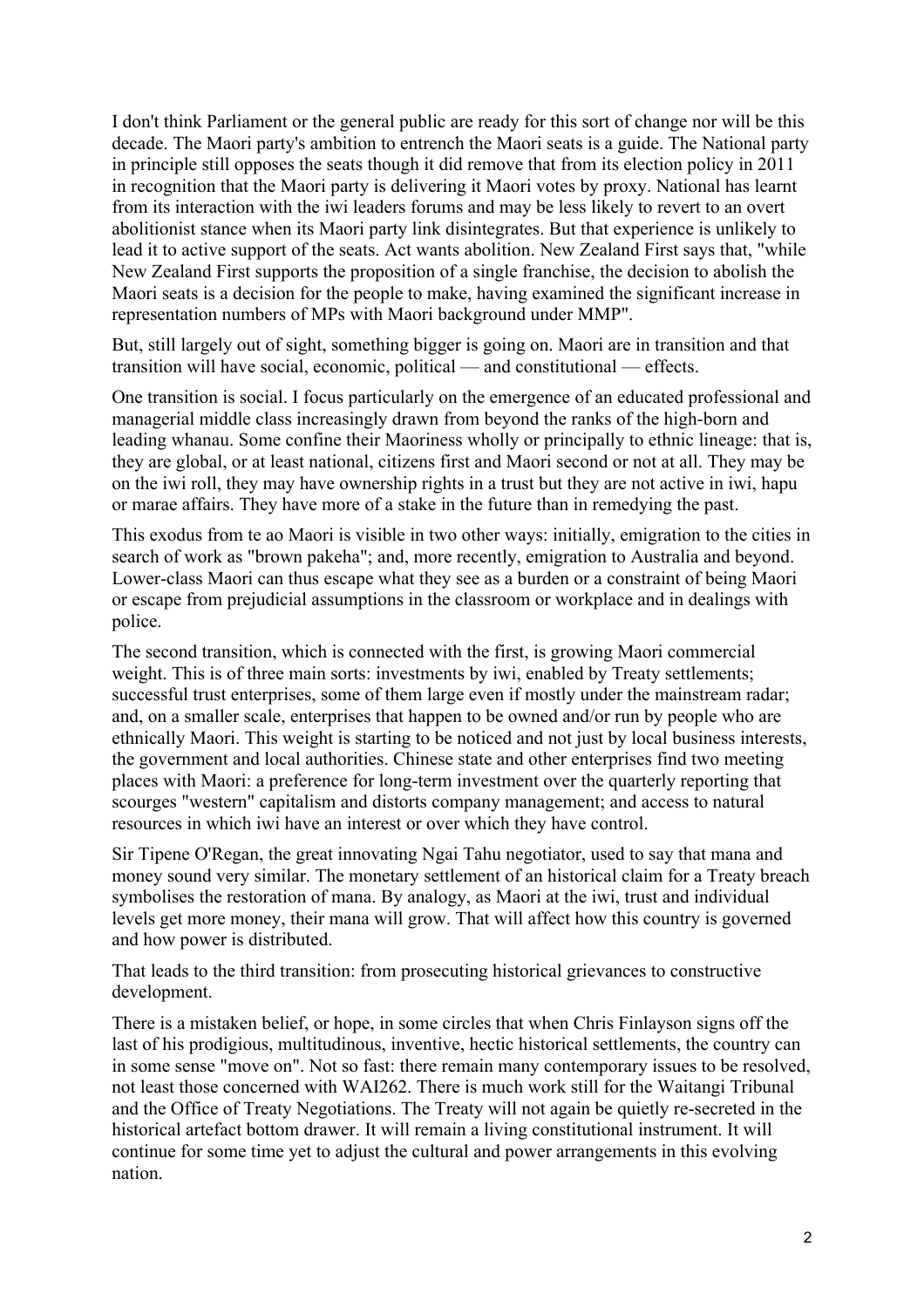Nevertheless, for iwi and for Maori, with the redress of historical wrongs, partial as the redress is, the past can at last become the past. The mana of iwi/hapu and of ancestors, diminished, damaged or devastated by government action, inaction, incomprehension, insolence and unconcern at private actions and pushed out of mind and sight for a century and a-half, has been, if not fully restored, at least memorialised and reflected in official apologies and token payments. The mana of individuals displaced after 1840 into a deeply foreign majority world which demanded they and their descendants whiten up has been recognised in acknowledging the place of Maori culture here and that gives a basis for rebuilding self-worth, without which a full life cannot be made.

Put that together with the social and economic transitions: Maori and their institutions are in transition from tradition to modernity.

In one major sense that was what the Treaty was about in 1840: access to modern global technology and goods. But the asset stripping and deculturation put that on hold. Some Maori made it through the British cultural door, which squeezed out their Maoriness. Many didn't and found themselves in the lower socioeconomic strata, with associated poverty of education, health, income and self-worth. Leaders had to hold together what was left of their iwi/hapu. With the past acknowledged, they can restart the broken 1840 journey to modernity.

In the post-historical-settlement era tradition will be important. But it will not be as a reclamation of rights. That reclamation, while in progress, could not allow tradition to evolve in response to changing conditions, as would have been the case without the colonial imposition and as it has been in wider New Zealand. Tradition will henceforth be the valuing of heritage and history, which every person needs to be whole and the Treaty is a critical insurance against the loss of tradition of that kind. But it is a living Treaty, insuring a living tradition.

And the focus in that modern, living, Treaty will be much less article 2 than article 3 (and, of course, not at all article 1).

In my reading article 3 in the modern context confers full citizenship on all citizens. For that citizenship to be fully exercised impediments must be removed to the extent that is practicable. That includes impediments to cognitive development and education, to good health and to access to work and the impediments of physical and mental and cultural disadvantage. Maori and the ex-British (and ex-Chinese and ex-Pasifika and all the others) are of course unequal in heritage and history, for the simple reason that those heritages and histories are different. But the inequalities of heritage and history are not, or should not be, impediments to full citizenship.

That was the Treaty's role in 1840 and it is the Treaty's next role. It is as a guarantor for all people of certain rights, as intended in 1840. It is in that sense an underlying bill of rights.

And that, in my simple way of seeing things, is where the Treaty now sits in the constitution.

It is, first, the founding document of constitutional government, through article 1. That is not seriously contestable now.

It is, second, through article 2, the guarantor of certain rights to iwi and hapu of control of their properties and taonga and of a place in the control of some national and local resources. There is much to discuss and resolve yet in that sphere, though much has been resolved and what exactly is yet to be resolved will continue to evolve. That remains important but it is now not critical, as it was 30 years ago and for 140 years before that.

Most important, the Treaty is, third, through article 3, a guarantor of wider rights of full